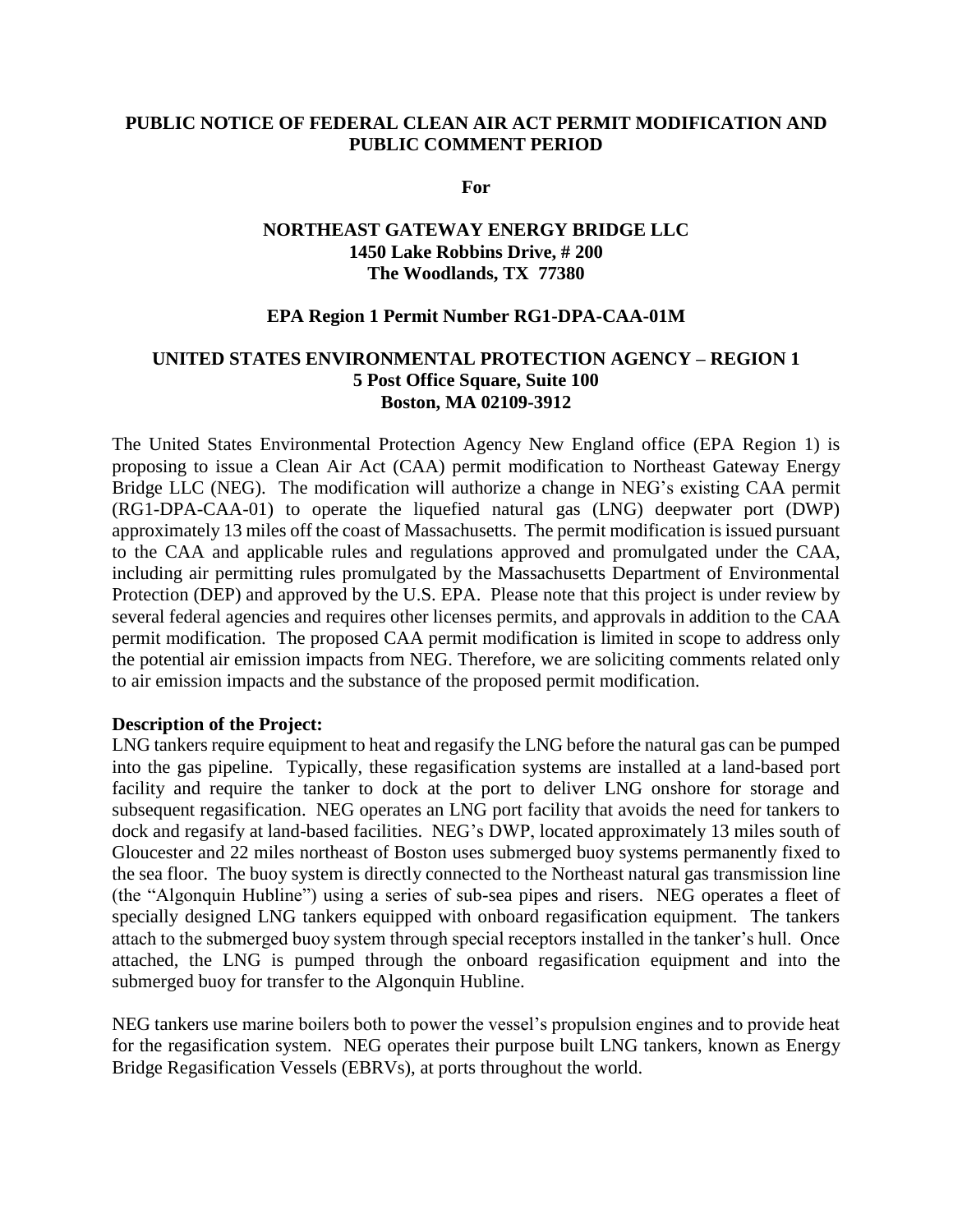## **EPA Permit Action:**

NEG proposed amendments to its existing CAA permit (RG1-DPA-CAA-01) in October 28, 2008. Subsequent amendments were submitted on July 17, 2009, January 26, 2010, August 19, 2011, April 2, 2012, and October 28, 2014. EPA is proposing to take action on the operational and technical amendments NEG requested. In many instances, NEG proposed more stringent conditions than are permitted in RG1-DPA-CAA-01. The modified permit EPA is proposing to approve certain provisions which result in an annual potential emissions decrease Port-wide.

# **Public Comment Process:**

The public comment for the proposed action will open November 26, 2014. Any interested person may submit written comments on the proposed permit modification during the public comment period. EPA will consider all submitted comments in its final decision making process.

Persons who submit comments to EPA should state:

1. Their interest in the draft CAA permit;

2. The action they wish EPA to take, including specific references to the portion of the draft permit they believe should be changed, if any; and,

3. The reasons supporting their position, stated with sufficient specificity as to allow EPA to evaluate the merits of the position.

All comments received during the comment period will be included in the administrative record and will be available to the public. The public comment period for the draft CAA comments should be postmarked no later than December 29, 2014. Comments should be submitted to:

# **Patrick Bird U.S. Environmental Protection Agency – Region 1 5 Post Office Square, Suite 100 Mail Code: OEP05-2 Boston, MA 02109-3912**

In addition, EPA will hold a public hearing for the proposed permit modification on December 29, 2014. The hearing will be held in Leighton Hall on the  $1<sup>st</sup>$  floor of EPA Region 1's Boston office, John W. McCormack Post Office and Courthouse Building, 5 Post Office Square, Boston, MA from 1:00 p.m. to 3:00 p.m. Please be aware that building security will require you to present a picture identification to enter the building. Also, please allow additional time for security check-in. We also request, if possible, that you provide a written copy of any testimony you intend to present during the hearing. Depending on the number of attendees wishing to speak, it may be necessary to limit the time each speaker has to present remarks.

All information used by EPA in its permit decisions are part of the administrative record. The administrative record including copies of the draft permit modification, the permit application, supplemental permit application amendments, the Fact Sheet, and other information may be viewed between 9:00 a.m. and 4:00 p.m. at EPA Region 1's Boston office, John W. McCormack Post Office and Courthouse Building, 5 Post Office Square, Boston, MA. These materials may also be obtained on-line at EPA Region 1's website at

http://www.epa.gov/region1/communities/nsemissions.html.